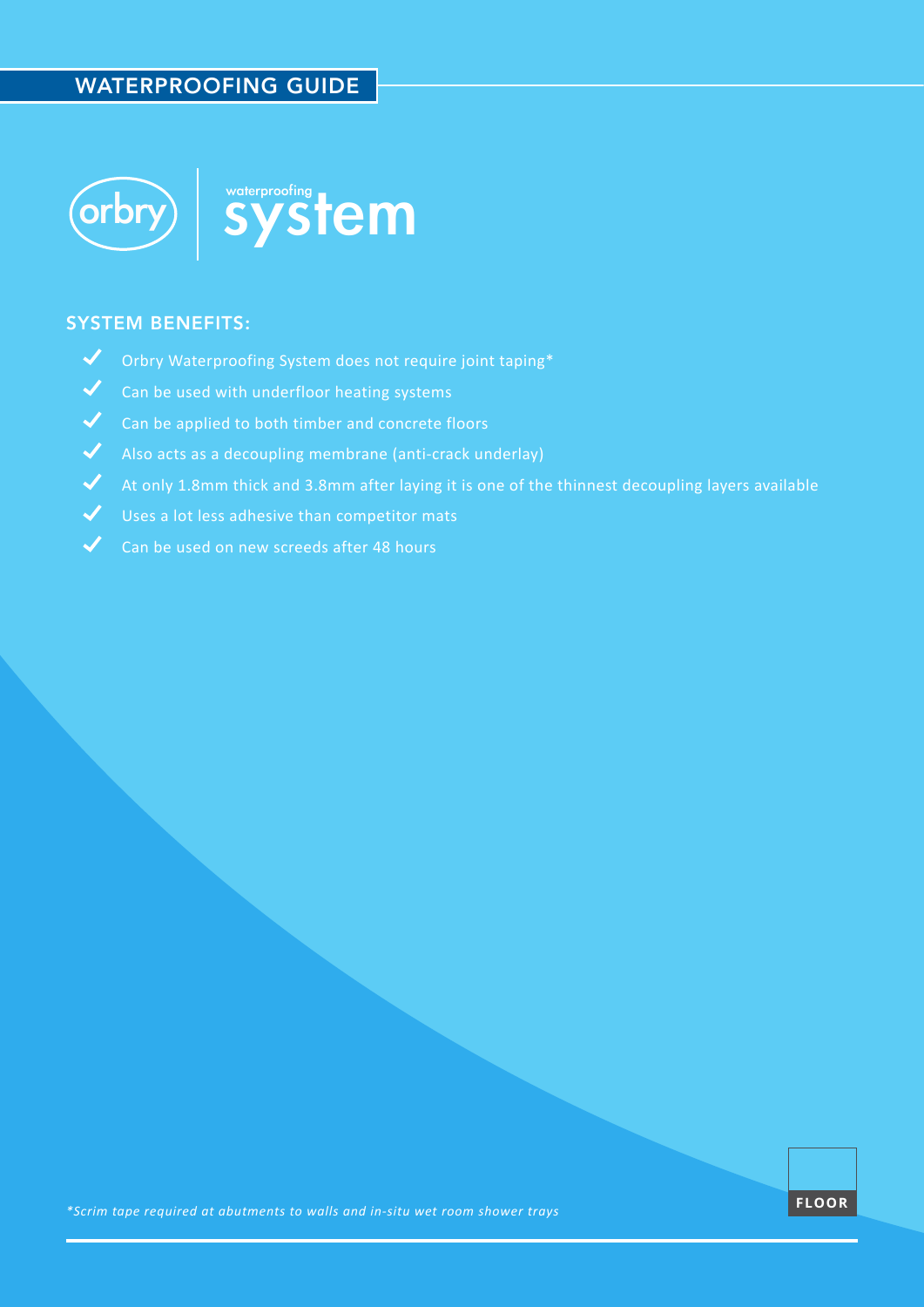#### USING THE ORBRY™ WATERPROOFING SYSTEM TO WATERPROOF FLOORS

**OrbryTM Waterproofing System** is a cement and water-based synthetic latex tanking system used with **Permalayer**<sup>™</sup> antifracture membrane. The system may be tiled approximately 2 hours after fixing depending upon temperature. The kit contains sufficient product to fix 4m<sup>2</sup> of Permalayer<sup>™</sup> (available separately):

> 8kg cement-based adhesive powder 2.4 litres Waterproofing Admixture.

When used with **PermalayerTM**, the system is suitable for use in areas with limited movement such as single layer timber floors, without the need to use a separate tanking membrane. The system is suitable for use both internally and externally.

#### SURFACE PREPARATION

**Orbry<sup>™</sup> Waterproofing System** is suitable for use with underfloor and under-tile heating systems on solid floor structures. After tiles are fixed the heating should not be switched on for at least 14 days and then brought up to operating temperature gradually at a rate of 5°C/24 hours. Under tile heating cables and mats should be laid on top of the Orbry<sup>™</sup> Waterproofing System and bedded into a screed of Pro 50 Levelling Compound.

All surfaces should be dry, clean and strong enough to support the tiles to be fixed. Tiling substrates should be true and flat to permit fixing without lipping of tile edges.

#### CONCRETE/CEMENT: SAND SCREED

Using the **OrbryTM Waterproofing System,** tiling can commence on new concrete or cement: sand screeds after a minimum of 48 hours.

#### HEATED FLOORS (DENSE CONSTRUCTION)

#### EXISTING GLAZED SURFACES

These must be well fixed and able to support the additional weight of tiling, clean, dry and free from grease. The existing glazed surface must be thoroughly degreased and a slurrybonding coat made of 1 part Prime Bond: 2 parts cement-based adhesive should be brush applied onto the surface and allowed to dry. This will provide a key onto which the **OrbryTM Waterproofing System** can bond.

#### TONGUE AND GROOVE FLOORBOARDS

The boards must be screw fixed to joists at maximum 300mm centres using countersunk screws. Additional noggins should be inserted where necessary. Board edges should be glued. Prime with a neat coat of Prime Bond and allow to dry before fixing.

# ORBRY INFORMATION ORBRY INFORMATION<br>
AND FIXING GUIDE System

#### FLOORING GRADE/WATER RESISTANT CHIPBOARD

The boards must be screw fixed to joists at 300mm centres using countersunk screws. Additional noggins should be inserted where necessary.

#### PLYWOOD

Must be WBP or Marine grade, screw fixed at maximum 300mm centres using countersunk screws. The plywood should be minimum 15 -18mm thick to prevent deflection under load and the back, face and edges should be primed with neat Prime Bond.

#### PLYWOOD OVERLAY TO EXISTING TIMBER FLOORS (WBP/MARINE GRADE)

All sheets should be a minimum of 15mm thick and be screwed down to both joists and existing boards at 300mm centres with staggered joints between the sheets. The plywood should be sealed on the back, face and edges with Prime Bond.

#### MIXING

Shake the bottle of Waterproofing Admixture well, ensuring that a regular dispersion of colour is achieved. Pour the liquid into the bucket and gradually introduce the Waterproofing Adhesive Powder, stirring to blend the mixed mortar to a smooth lump-free consistency. The properly mixed mortar will be thick enough to hold the adhesive ribs without slumping. It is essential that only enough material is mixed that can be used within the pot life of the material, approximately 30 minutes at 20°C. It should be noted that both the pot life and setting time would be extended in cold conditions and reduced in hot weather/warm conditions.

#### APPLICATION

Apply a 2mm bed of the mixed product to the substrate using a suitable notched trowel. Lay the **Permalayer**<sup>™</sup> onto the adhesive bed and press firmly, ensuring that the **OrbryTM Waterproofing Adhesive** is pushed through the holes in the Permalayer and that no voids remain in the adhesive bed (see Fig.1) (the use of a roller or the flat edge of a trowel is recommended). To ensure that 100% coverage is achieved, it is recommended that a skim coat of the tanking system be applied over the Permalayer. The abutments to walls and in-situ wet room shower trays can be waterproofed using **OrbryTM Waterproof Tape** and **OrbryTM Sealing Compound** (see Fig.2).

#### STORAGE

Store in dry, interior conditions away from direct sunlight, between 5°C and 25°C. The product has a shelf life of 12 months from date of manufacture.

*into the OrbryTM Waterproofing*